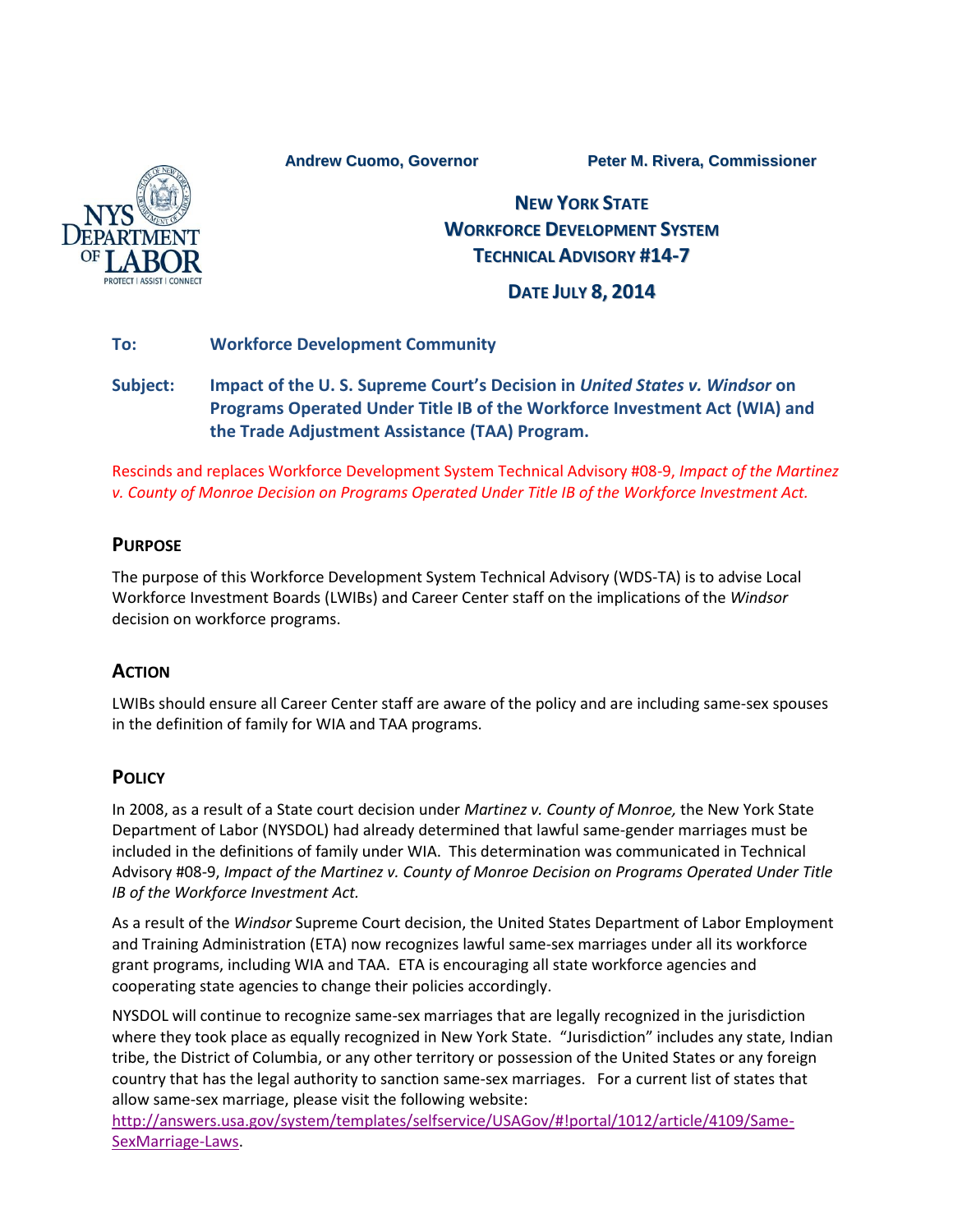### **PROCEDURES**

#### Impact on WIA

Same-sex spouses who were married in a jurisdiction that legally recognizes such marriages are to be considered a family for purposes of WIA eligibility. Following is a review of certain provisions in the WIA statute where the definition of "family" is relevant.

- WIA §101(15) provides the definition of family as "two or more persons related by blood, marriage or decree of court" which includes a husband and wife and dependent children.
- WIA §101(25) defines "low-income individual" which includes the amount of family income as a factor in making the determination of low-income. WIA §101(13) requires eligible youth to be "low-income" unless enrolled under the 5 percent exemption. The definition of "low-income" is also a consideration in determining local priority for intensive and training services for Adults under WIA (§134(d)(4)(E)).
- WIA §101(10) defines "displaced homemaker" as an individual who has been providing unpaid services to family members in the home, and who has been dependent on the income of another family member but is no longer supported by that income. Both genders many be considered "homemakers" and the term "family member" can include a same-sex spouse.

#### Impact on TAA

NYSDOL will recognize same-sex marriages in applying the definition of "family" in TAA regulations to include spouses where that term is used in determining a TAA benefit under all four versions of the TAA (the 2002 Program; 2009 Program; 2011 Program and Reversion 2014 Program). The term "family" is referenced in several sections of the TAA regulations, including:

- §617.22 Approval of training. As a condition of approving training, the state must evaluate the worker's financial circumstances, and whether "personal and family resources' are available to help him/her complete the training if his/her UI or TRA payments are exhausted before the end of the training.
- §§ 617.40 617.48 Subpart E—Relocation Allowances. TAA benefits include a relocation allowance when the TAA participant must move to take a job. When moving costs for a family are considered – not just costs for an individual, a greater amount is potentially subject to reimbursement.
- §617.55 Overpayments; penalties for fraud. NYSDOL may waive repayment when the beneficiary was not at fault and requiring repayment "would be contrary to equity and good conscience." In determining whether equity and good conscience exist, NYSDOL must consider, among other things, "other potential income" and "all cash resources available or potentially available" to both the beneficiary and his/her family during the time period being considered (20 CFR 617.55(a)(2)(ii). This standard only applies for participants in the 2002 Program and Reversion 2014 Program.

In summary, NYSDOL will consider same-sex partners in determining: (1) the level of resources available to help TAA participants complete assigned training; (2) the total relocation costs the allowance must cover; and (3) whether requiring a participant in either the 2002 Program or Reversion 2014 Program to pay back an overpayment will cause hardship.